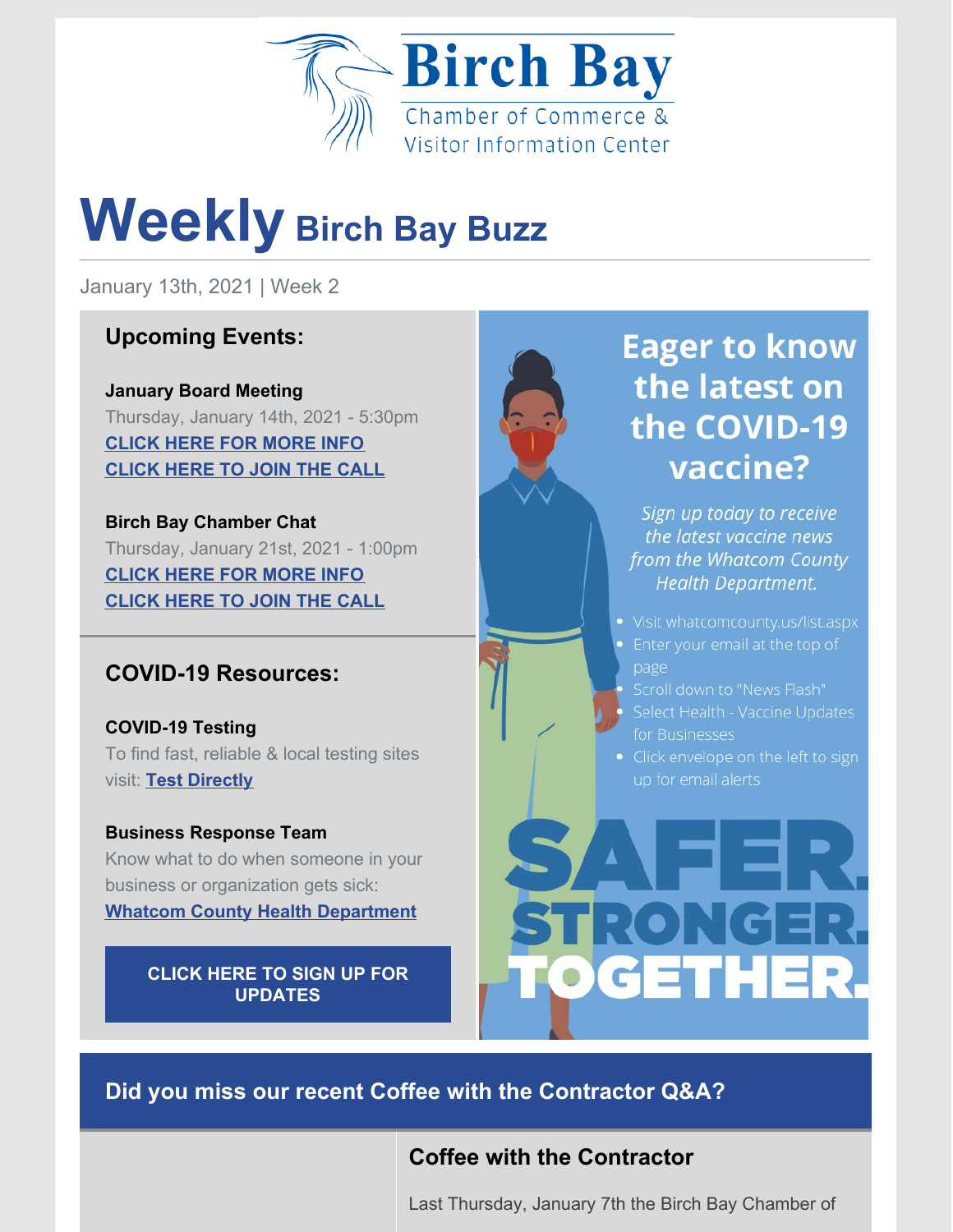

Commerce was joined by Granite Construction & Whatcom County Public Works for our monthly Coffee with the Contractor Community Q&A. If you missed the call and are interested in the status of the project here in Birch Bay use the link to listen to the audio of the call.

**Our next call will be near the end of February. If you are unable to addend, but have questions please submit them to [events@birchbaychamber.com](mailto:events@birchbaychamber.com)**.

### **Winners of our Polar Bear Plunge Contest:**

# "Safest Costume!"







**Congrats to our winners of 2021's Polar Bear Plunge.**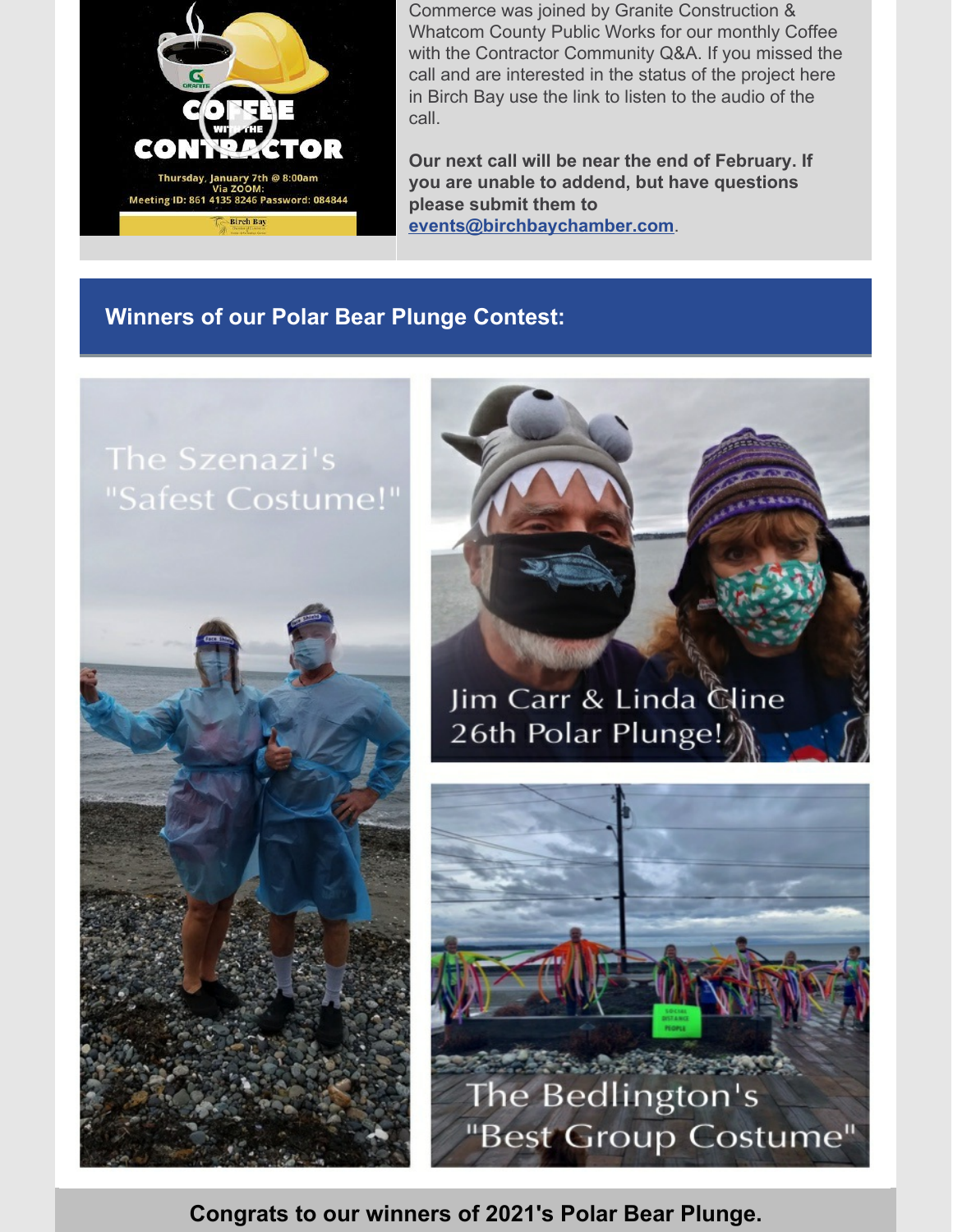The Szenazi's won a \$10 gift card from**[Woods](https://woodscoffee.com) Coffee** for "Safest Costume" we love that they showed up for the plunge in their COVID-19 PPE! "Out with the pandemic, in with the cure!" they said.

Jim Carr & Linda Cline won a \$10 gift card from**[Woods](https://woodscoffee.com) Coffee** for most Birch Bay Polar Bear Plunges! This was their 26th plunge! WOW!

The Bedlington Family won a \$20 to**CJ's [Beach](https://www.facebook.com/CJs-Beach-House-115981265088932/) House** for their super fun group costume!

## **Did you see our Polar Bear Plunge video yet? Check it out on YouTube!**



### **What's Open in Birch Bay?**

#### **RESTAURANTS:**

**CJ's [BeachHouse](https://www.facebook.com/CJs-Beach-House-115981265088932/) - Take Out Bay [Breeze's](http://www.baybreezerestaurant.com/) Coffee - Take Out [Shores](https://www.facebook.com/The-Shores-166584533377886/) - Take Out Skai [Sushi](https://www.skaisushi.com/) - Take Out Birch Bay [Teriyaki](https://www.facebook.com/birchbayteriyaki/) - Take Out Bob's [Burger](https://bobsburgersandbrewbirchbay.com/) & Brew - Take Out [Woods](https://woodscoffee.com/locations/blaine/birch-bay-square/) Coffee Beach Cat [Brewing](https://beachcatbrewing.com/) - Out Door Patio & Beer To-Go**

#### **ENTERTAINMENT:**

**WCLS - [Bookmobile](https://www.wcls.org/bookmobile-mobile-services/) @ BB Library Birch Bay Boards (SUP [Rentals\)](http://birchbayboards.com/)**

> **ACCOMMODATIONS: [Beachwood](https://www.soundpacificrv.com/beachwood-resort) [Cottages](https://www.ilovecottages.com/) By The Beach**

#### **WORSHIP:**

**North Bay [Christ](https://www.ctk.church/blaine/) the King Birch Bay Bible [Community](https://www.birchbaychurch.com/) Church The [Bridge](http://www.thebridgebirchbay.com/) at Birch Bay Waters Edge [Church](https://watersedgewa.com/)**

#### **REAL ESTATE:**

**Dave Hiller eXp [Realty](http://www.davehiller.realtor/) [Winderermere](https://windermerewhatcom.com/) Real Estate Agents: Billy [Brown](https://birchbay.com/) Brian [Southwick](http://www.briansouthwick.com/) [Gerry](http://www.gerryallen.withwre.com/) Allen Lisa [Sprague](http://www.lisasprague.com/) [Mike](http://www.mikekent.com/) Kent Bay Properties, [Semiahmoo](https://www.baypropertiesnw.com/) Homes Ruth [Skeete](http://perkyhomesthebay.com/) Katty Dooley w/ [HomeSmart](https://www.facebook.com/kattydooley1)**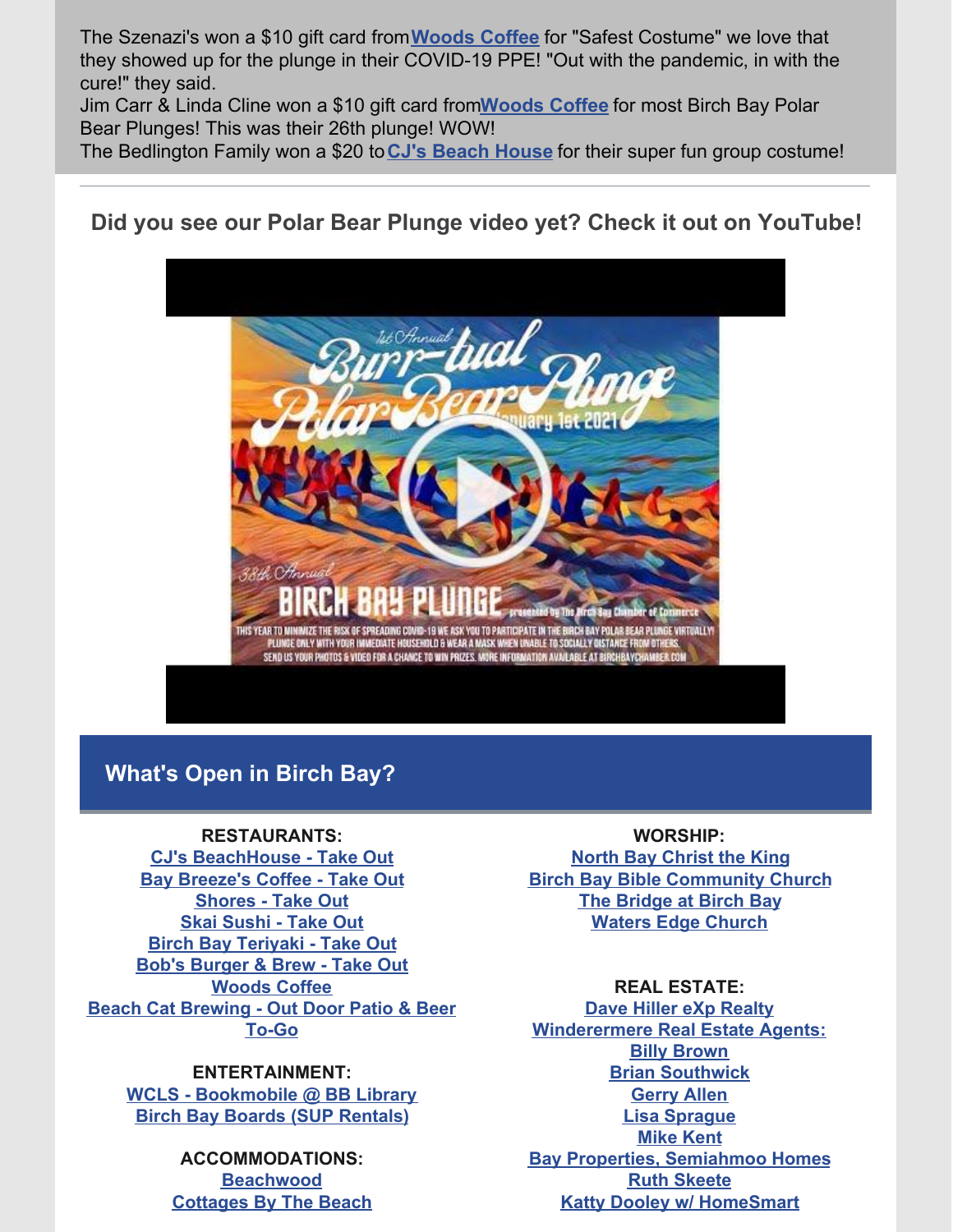**[Vacationville](http://vacationville.com/) Ball Bay [View](http://ballbayviewrvpark.com/) RV Park [WorldMark](https://www.worldmarktheclub.com/) Birch Bay & Blaine [Semiahmoo](https://www.semiahmoo.com/) Resort & Spa**

**MEDICAL: [C.O.A.S.T](https://www.c-o-a-s-t-physicaltherapy.com/) Physical Therapy Family Care [Network](http://www.familycarenetwork.com/) Birch Bay [doTERRA](http://essentialsforlivingnw.com/) Wellness by Becky Raney**

#### **SHOPPING:**

**Bow Wow & [Woofs](https://www.bowwowwoofs.com/) [Home](https://www.homefarm.farm/) Farm Bay [Center](http://www.baycentermarket.com/index.html) Market Pacific [Building](http://www.pacificbuilding.com/) Center Back in Thyme [Lavender](https://www.facebook.com/BackInThymeLavender/?ref=br_rs) & Gifts [Semiahmoo](http://www.semiahmoomarina.com/) Marina Store & Cafe The [CShop](https://the-c-shop.myshopify.com/collections/all) Online Store**

**Lori Reece REMax Whatcom County**

**CHILDCARE: Lil' [Sprouts](mailto:lilsproutsdaycare@gmail.com) Child Care**

#### **RECREATION & FITNESS:**

**Birch Bay Village [Community](http://www.bbvcc.com/) Club Whole [Pilates](http://wholepilates.com/) - By apt. and ZOOM [Birch](https://parks.state.wa.us/170/Birch-Bay) Bay State Park**

#### **SERVICES:**

**Asphalt [Sealcoating,](http://asphaltsealcoatinginc.com/) Inc Birch Bay Water & Sewer [District](http://www.bbwsd.com/) [Canine](https://www.caninedivinespa.com/) Devine [Washington](http://washingtonpaintspecialist.com/) Paint Specialist [BBWARM](http://www.bbwarm.whatcomcounty.org/) DG Lobdell LLC (360) 961-3855**

#### **PLEASE NOTE:**

#### **The Birch Bay Chamber of [Commerce](https://birchbaychamber.com/) is now open daily 9am - 12pm**

\*\*If we missed you, please let us know! We are sending out these emails weekly. We love to share what our **members are up to, if you have something you want to share please send it to events@birchbaychamber.com.**

**Member information:**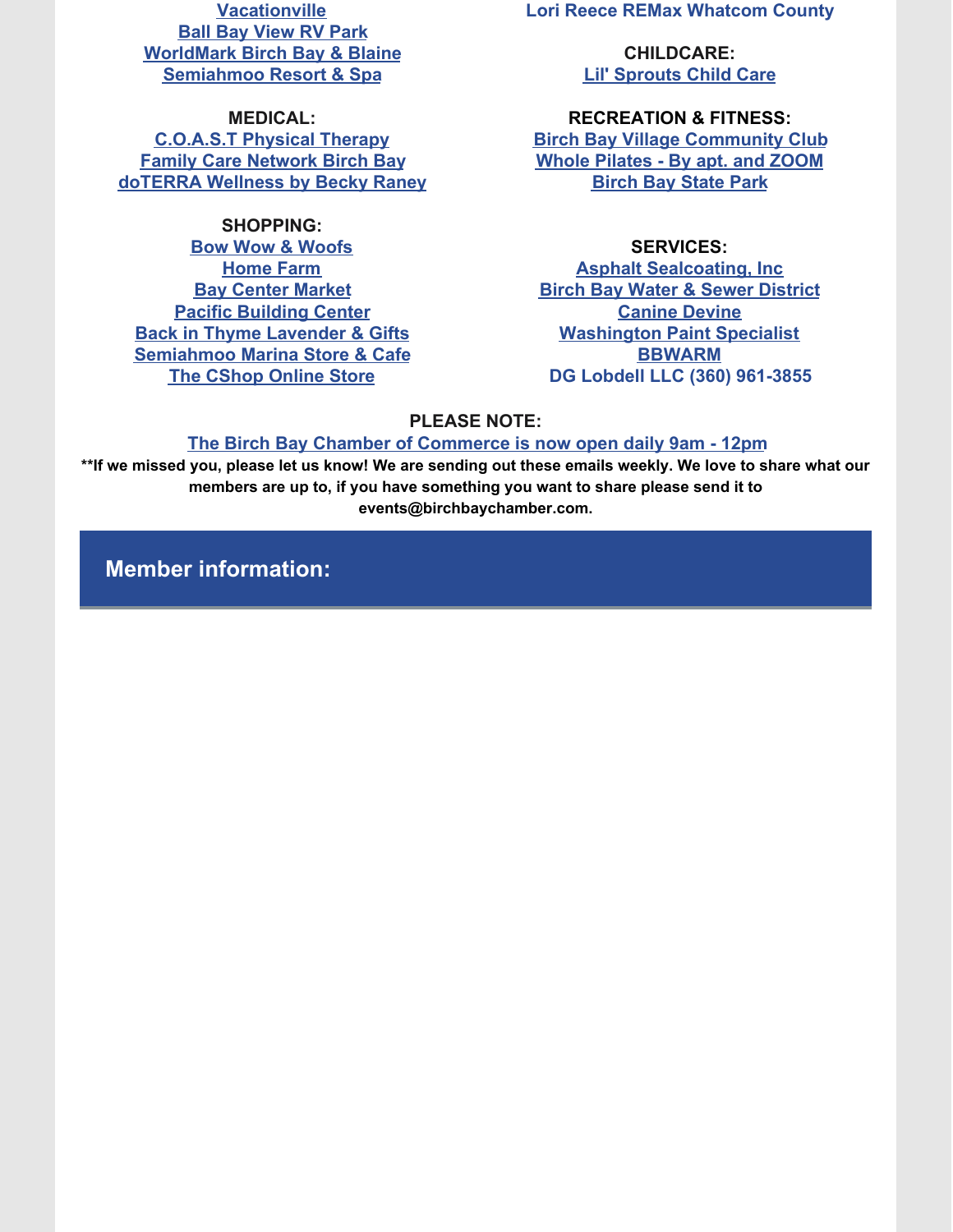

**The C Shop Survey**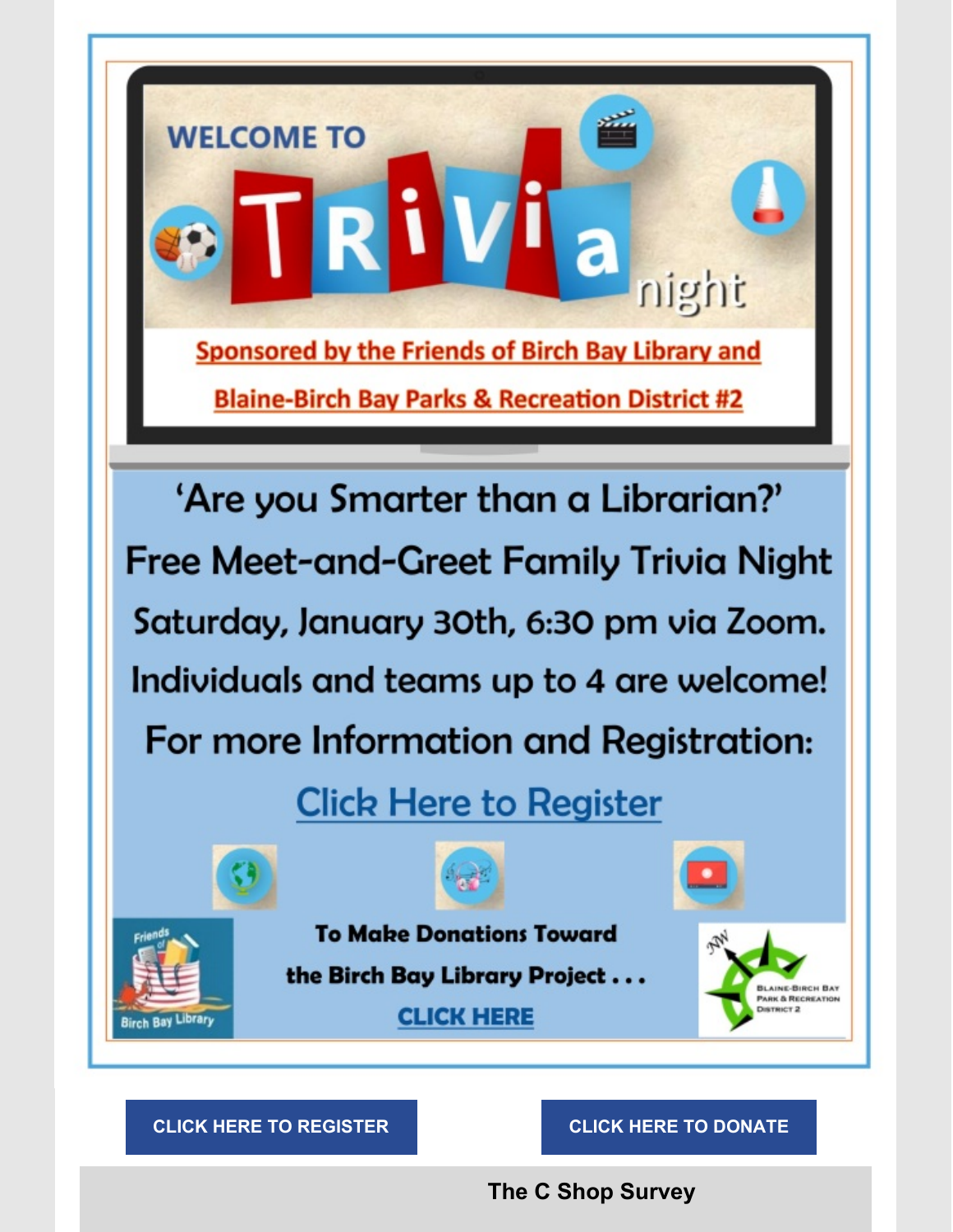

Help The C Shop strategize for 2021 by filling out this anonymous survey.

**CLICK HERE FOR [SURVEY](https://us3.list-manage.com/survey?u=3651b2ed689d3276f28e21bb4&id=ffc53dc410&attribution=false&fbclid=IwAR0ekc25lBeBrkfmWxmLC0CYkoNVpLY8Zlo602_Nh5fm0JGSpNuGmwrCIYE)**

# **Whatcom CD presents Native Plant Sale** 2021

# **Spring is Coming!**

**Whatcom Conservation District 28th Annual Native Plant Sale Online ordering only with pre-scheduled drive-through pick-up Order your plants now through March 1st.**

**Pick up March 13th & 14th, 2021 Nooksack Salmon Enhancement Association 3057 E. Bakerview Rd., Bellingham, WA**

Planting native trees and shrubs can provide many positive benefits to your property and the natural environment such as improved water quality, enhanced fish and wildlife habitat, reduced erosion, and beautification of your property! Whether you are a native plant enthusiast, backyard gardener, farmer, landscape professional, or conservationist, the annual Whatcom CD Native Plant Sale is a great way to kick-off your spring gardening.

Whatcom CD sells over 40 different species of low-cost, native bareroot trees and shrubs along with a variety of beautiful perennials and groundcovers. Available species include Western red cedar, Sitka spruce, madrone, Labrador tea, golden currant, black twinberry, scarlet monkeyflower, quaking aspen, and more!

The 2021 Native Plant Sale will look a little different this year as we adapt to the Covid-19 pandemic. There will be no walk up sale; all orders must be placed online using the Whatcom CD Native Plant Store. Order your favorite native species now through March  $1^\text{st}$  please note that a \$50 minimum purchase is required. Plants are sold in bundles; the size of the bundle will vary depending on the species. Plant quantities are limited, so remember to place your orders early!

Orders will be picked up through a convenient and safe drive-through format at the Nooksack Salmon Enhancement Association, 3057 E Bakerview Rd on Saturday, March 13th and Sunday, March 14<sup>th</sup>. You must select a specific pick up day and time when placing your order using the online store. While distributing plants, Whatcom CD staff and volunteers will strictly observe and comply with the social distancing and sanitation measures established by the United States Department of Labor and/or the Washington State Department of Health Guidelines.

The Board and Staff of Whatcom CD are dedicated to promoting the stewardship and conservation of Whatcom County natural resources, including the planting of thousands of native trees and shrubs. For more information on the 2021 Sale, plant descriptions, and access to the online store visit our website: **[www.whatcomcd.org/plant-sale](http://www.whatcomcd.org/plant-sale)**.

**VISIT THE [ONLINE](https://www.whatcomcd.org/plant-sale) PLANT SALE**

**CLICK HERE TO EMAIL [QUESTIONS](http://plantsale@whatcomcd.org)**